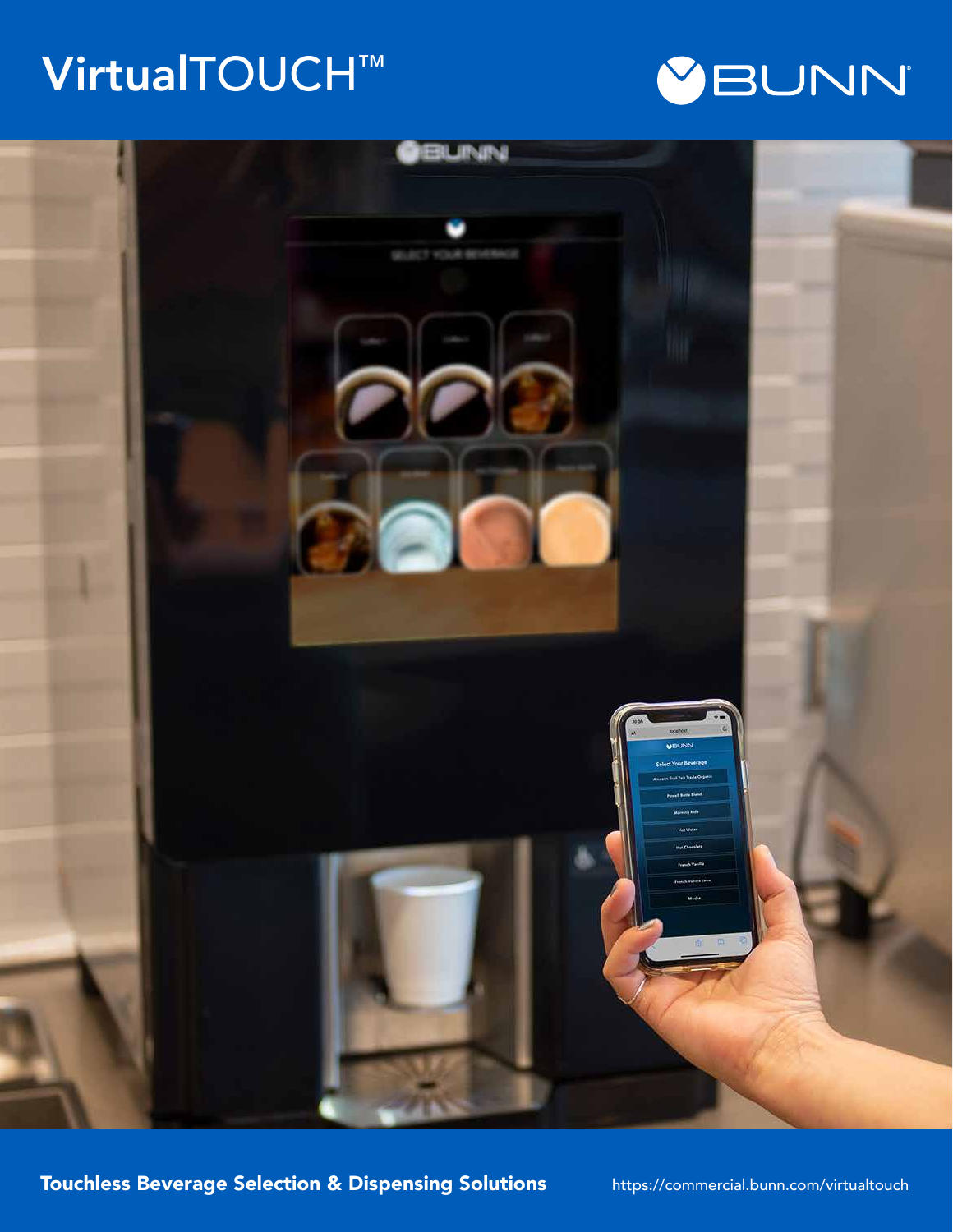

**O**BUNN

9706

# VirtualTOUCH™ FOR FAST CUP**®** & SURE IMMERSION**®**

A QR-Code that enables an operator to scan, select and dispense a fresh beverage and watch the entire process unfold on the machine screen by following prompts that appear on the consumer's smartphone.

#### How It Works

Simply scan a QR-Code using a smartphone. You will be taken to a mobile web page where you can make a drink selection, follow simple prompts on your mobile device, and watch the drink progress unfold on your equipment's screen.

# Simply scan a QR-Code using a smartphone

### What You Need

BUNNlink® hardware and annual subscription available with new equipment or a field upgradeable service kit. You will also need the latest operating software which provides VirtualTOUCH Dispense.





**YBUNN**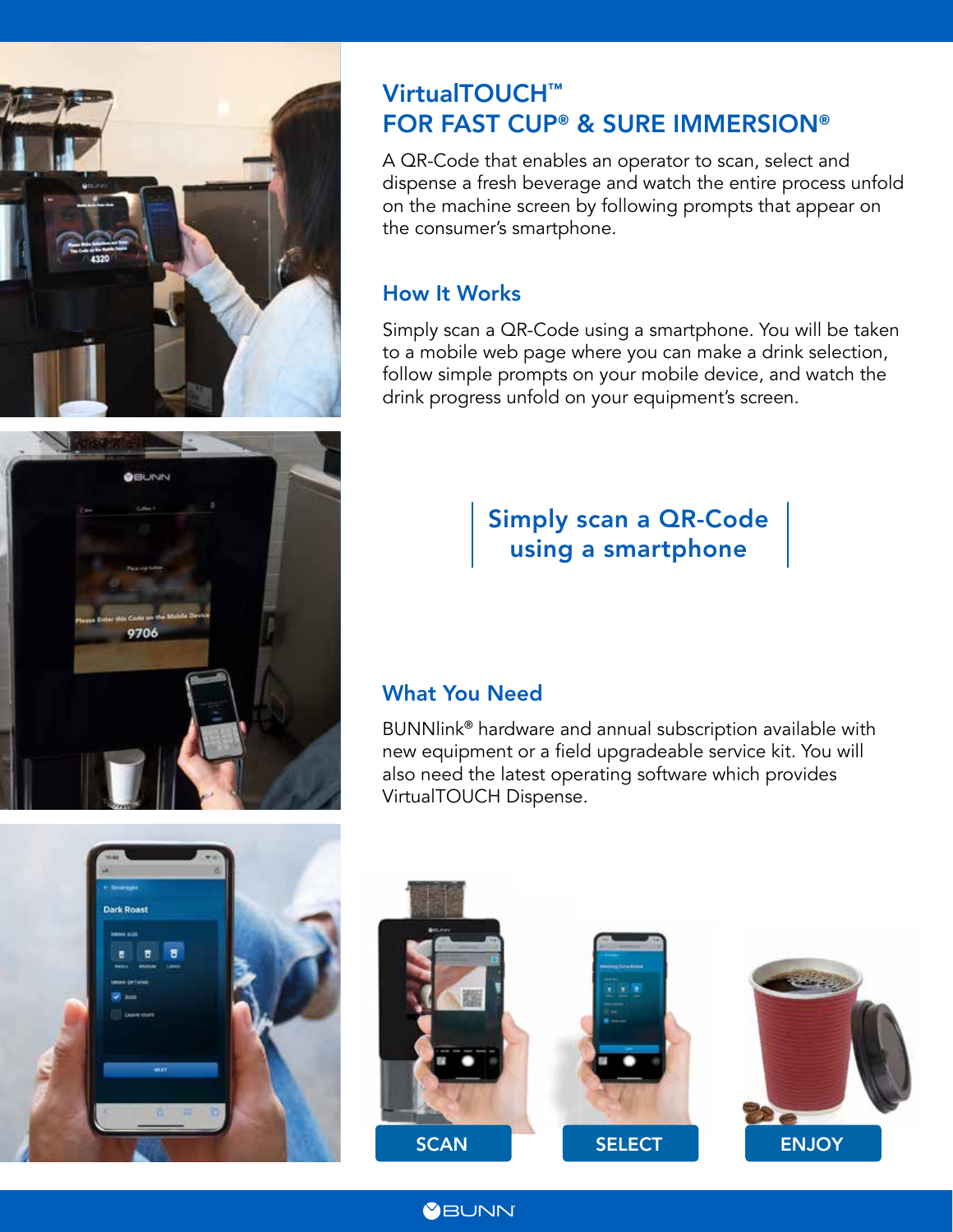

## CRESCENDO**®** Technology

The operator selects and dispenses a beverage by hovering a fingertip in front of a sensor without touching the machine.

#### How It Works

The operator selects and dispenses a beverage by hovering a fingertip in front of a sensor without touching the machine. This optional technology allows users to make desired beverage selection without touching the machine.

#### What You Need

The current software which enables the VirtualTOUCH option to be selected.

## JDF**®** AND NITRON**®** TOUCHLESS ADD-ON KIT

Add this kit to your JDF or Nitron for an easy, no-touch alternative to dispensing beverages.

#### How It Works

Simply place a cup on the drip tray below desired dispense nozzle and hover a hand or finger in front of the corresponding sensor below.

#### What You Need

The Nitron Touchless kit or the JDF touchless Kit